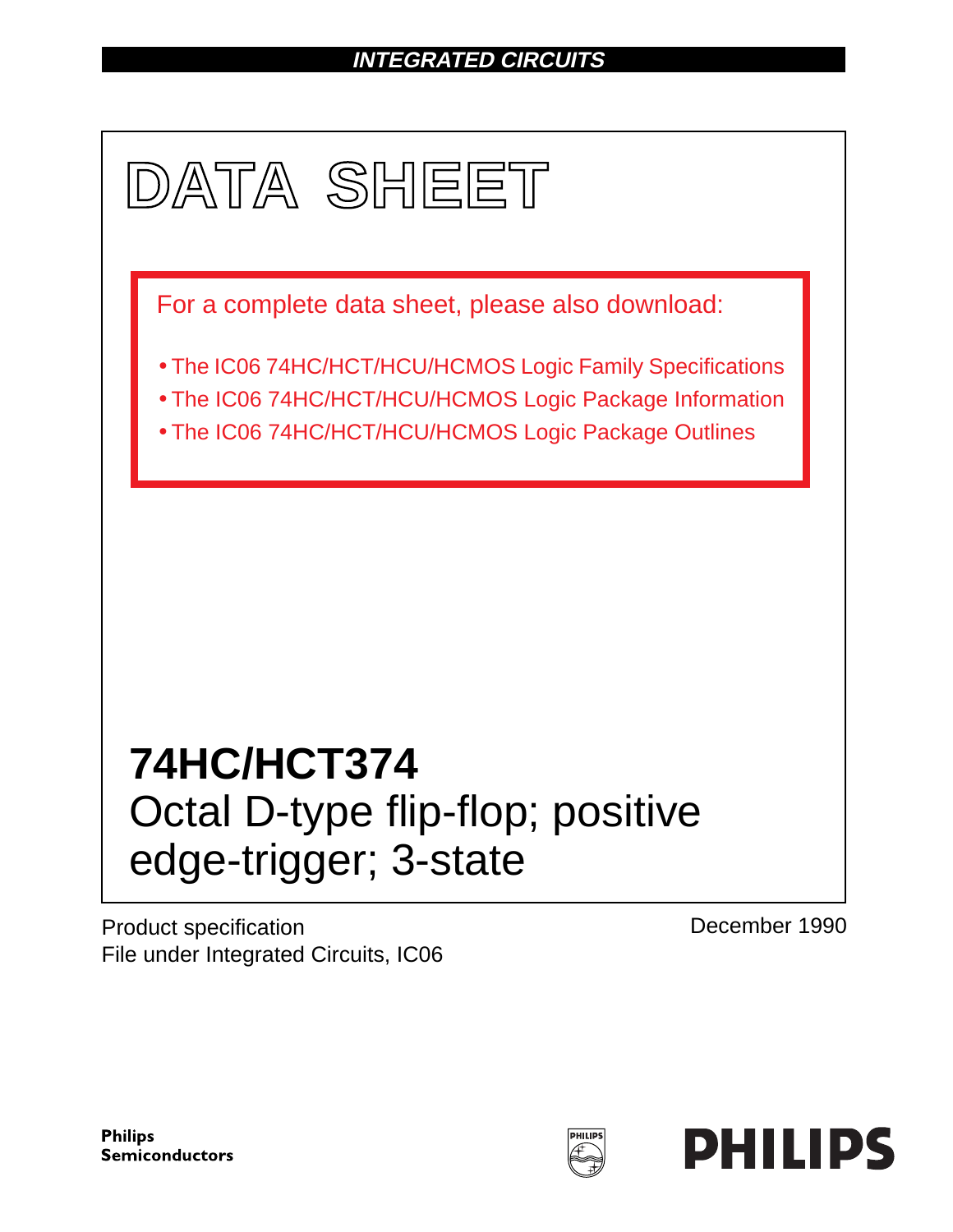# **Octal D-type flip-flop; positive edge-trigger; 3-state 74HC/HCT374**

## **FEATURES**

- 3-state non-inverting outputs for bus oriented applications
- 8-bit positive, edge-triggered register
- Common 3-state output enable input
- Independent register and 3-state buffer operation
- Output capability: bus driver
- $\bullet$  I<sub>CC</sub> category: MSI

# **GENERAL DESCRIPTION**

The 74HC/HCT374 are high-speed Si-gate CMOS devices and are pin compatible with low power Schottky TTL (LSTTL). They are specified in compliance with JEDEC standard no. 7A.

# **QUICK REFERENCE DATA**

GND = 0 V;  $T_{amb}$  = 25 °C;  $t_r = t_f = 6$  ns

The 74HC/HCT374 are octal D-type flip-flops featuring separate D-type inputs for each flip-flop and 3-state outputs for bus oriented applications. A clock (CP) and an output enable (OE) input are common to all flip-flops.

The 8 flip-flops will store the state of their individual D-inputs that meet the set-up and hold times requirements on the LOW-to-HIGH CP transition.

When OE is LOW, the contents of the 8 flip-flops are available at the outputs. When  $\overline{OE}$  is HIGH, the outputs go to the high impedance OFF-state. Operation of the OE input does not affect the state of the flip-flops.

The "374" is functionally identical to the "534", but has non-inverting outputs.

| <b>SYMBOL</b>                 | <b>PARAMETER</b>                            | <b>CONDITIONS</b>             | <b>TYPICAL</b> | UNIT       |            |
|-------------------------------|---------------------------------------------|-------------------------------|----------------|------------|------------|
|                               |                                             |                               | НC             | <b>HCT</b> |            |
| $t_{\rm PHL}$ / $t_{\rm PLH}$ | propagation delay CP to $Q_n$               | $C_L$ = 15 pF; $V_{CC}$ = 5 V | 15             | 13         | ns         |
| <sup>I</sup> max              | maximum clock frequency                     |                               | 77             | 48         | <b>MHz</b> |
| $C_1$                         | input capacitance                           |                               | 3.5            | 3.5        | pF         |
| $C_{PD}$                      | power dissipation capacitance per flip-flop | notes 1 and 2                 |                |            | pF         |

## **Notes**

1. C<sub>PD</sub> is used to determine the dynamic power dissipation (P<sub>D</sub> in  $\mu$ W):

 $P_D = C_{PD} \times V_{CC}^2 \times f_i + \sum (C_L \times V_{CC}^2 \times f_o)$  where:

 $f_i$  = input frequency in MHz

 $f<sub>o</sub>$  = output frequency in MHz

 $\Sigma$  (C<sub>L</sub> × V<sub>CC</sub><sup>2</sup> × f<sub>o</sub>) = sum of outputs

 $C_L$  = output load capacitance in pF

- $V_{\text{CC}}$  = supply voltage in V
- 2. For HC the condition is  $V_1 =$  GND to  $V_{CC}$ For HCT the condition is  $V_1$  = GND to  $V_{CC}$  – 1.5 V

# **ORDERING INFORMATION**

See "74HC/HCT/HCU/HCMOS Logic Package Information".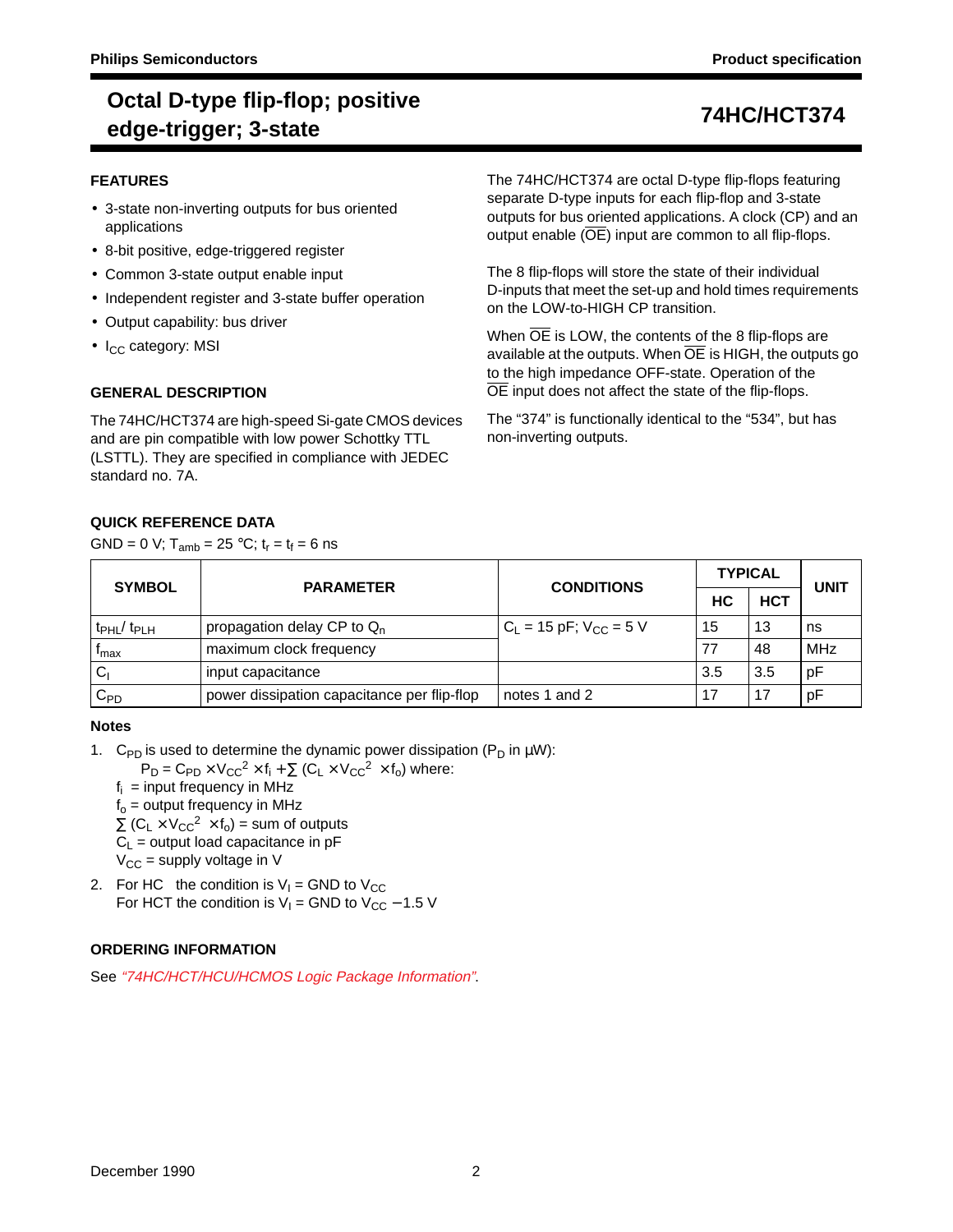## **PIN DESCRIPTION**

| PIN NO.                    | <b>SYMBOL</b>  | <b>NAME AND FUNCTION</b>                  |
|----------------------------|----------------|-------------------------------------------|
|                            | <b>OE</b>      | 3-state output enable input (active LOW)  |
| 2, 5, 6, 9, 12, 15, 16, 19 | $Q_0$ to $Q_7$ | 3-state flip-flop outputs                 |
| 3, 4, 7, 8, 13, 14, 17, 18 | $D_0$ to $D_7$ | data inputs                               |
| 10                         | <b>GND</b>     | ground $(0 V)$                            |
| 11                         | СP             | clock input (LOW-to-HIGH, edge-triggered) |
| 20                         | $\rm V_{CC}$   | positive supply voltage                   |

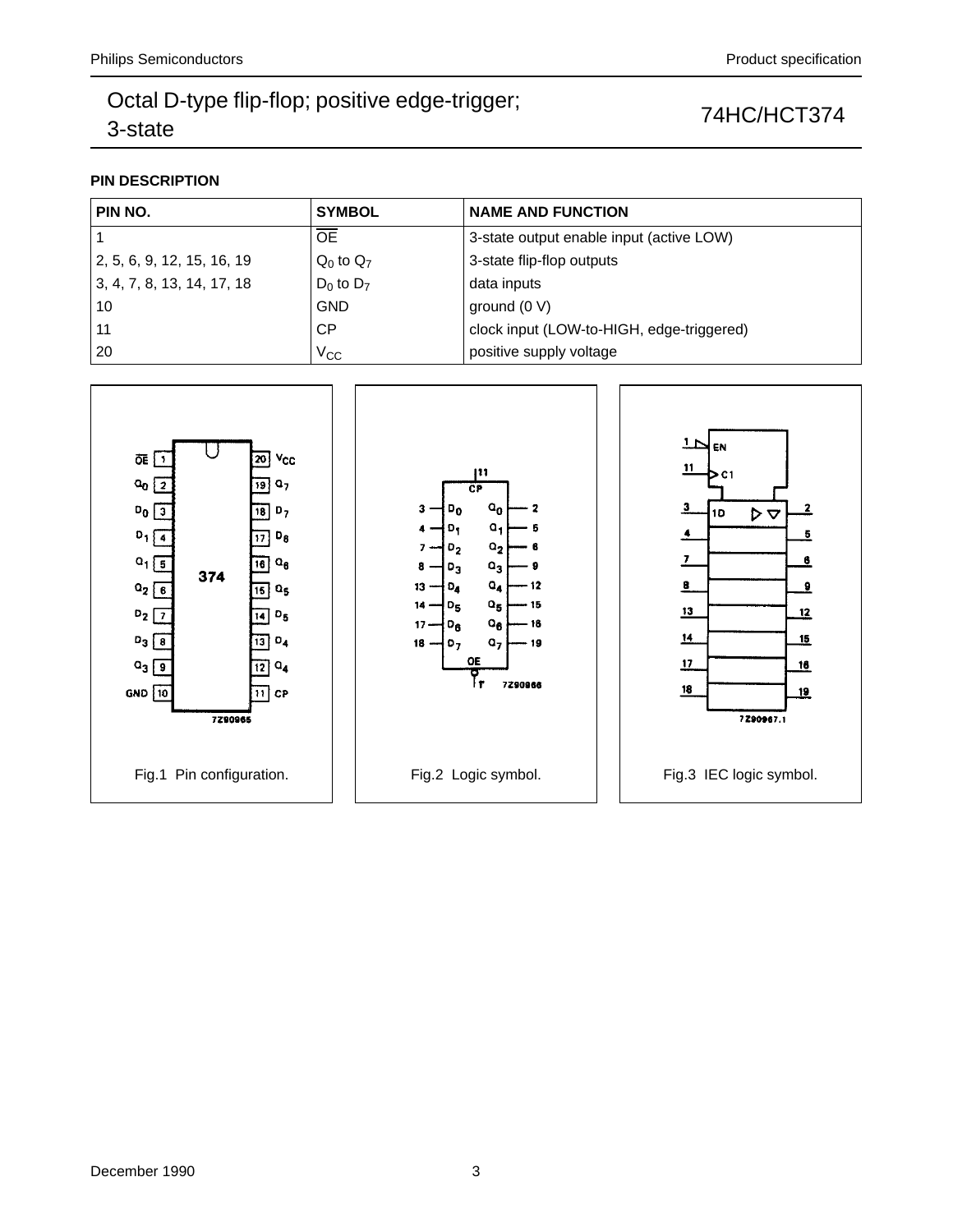

# **FUNCTION TABLE**

| <b>OPERATING</b>                     |           | <b>INPUTS</b> |       | <b>INTERNAL</b>   | <b>OUTPUTS</b> |  |  |
|--------------------------------------|-----------|---------------|-------|-------------------|----------------|--|--|
| <b>MODES</b>                         | <b>OE</b> | <b>CP</b>     | $D_n$ | <b>FLIP-FLOPS</b> | $Q_0$ to $Q_7$ |  |  |
| load and read<br>register            |           |               |       |                   |                |  |  |
| load register and<br>disable outputs | н<br>н    | ∧             |       |                   |                |  |  |

## **Notes**

1.  $H = HIGH$  voltage level

h = HIGH voltage level one set-up time prior to the LOW-to-HIGH CP transition

L = LOW voltage level

I = LOW voltage level one set-up time prior to the LOW-to-HIGH CP transition

- Z = high impedance OFF-state
- ↑ = LOW-to-HIGH CP transition

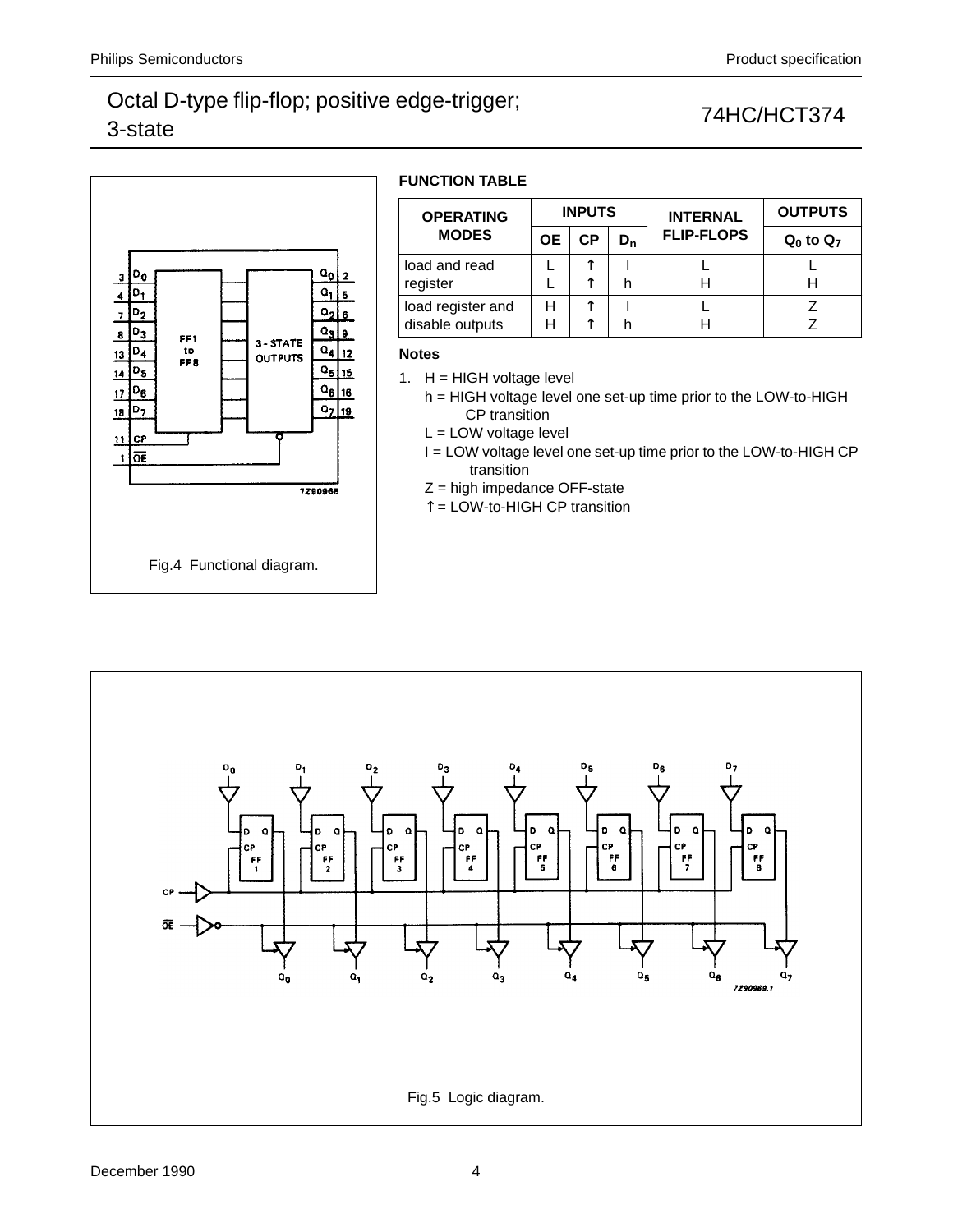# **DC CHARACTERISTICS FOR 74HC**

For the DC characteristics see "74HC/HCT/HCU/HCMOS Logic Family Specifications".

Output capability: bus driver I<sub>CC</sub> category: MSI

# **AC CHARACTERISTICS FOR 74HC**

GND = 0 V;  $t_r = t_f = 6$  ns;  $C_L = 50$  pF

|                                         | <b>PARAMETER</b>                                        | $T_{amb}$ (°C)  |                      |                 |                 |                 |                 |                 |             | <b>TEST CONDITIONS</b>       |                  |
|-----------------------------------------|---------------------------------------------------------|-----------------|----------------------|-----------------|-----------------|-----------------|-----------------|-----------------|-------------|------------------------------|------------------|
| <b>SYMBOL</b>                           |                                                         | 74HC            |                      |                 |                 |                 |                 |                 |             |                              | <b>WAVEFORMS</b> |
|                                         |                                                         | $+25$           |                      |                 | $-40$ to $+85$  |                 | $-40$ to $+125$ |                 | <b>UNIT</b> | <b>V<sub>cc</sub></b><br>(V) |                  |
|                                         |                                                         | min.            | typ.                 | max.            | min.            | max.            | min.            | max.            |             |                              |                  |
| t <sub>PHL</sub> / t <sub>PLH</sub>     | propagation delay<br>$CP$ to $Q_n$                      |                 | 50<br>18<br>14       | 165<br>33<br>28 |                 | 205<br>41<br>35 |                 | 250<br>50<br>43 | ns          | 2.0<br>4.5<br>6.0            | Fig.6            |
| t <sub>PZH</sub> / t <sub>PZL</sub>     | 3-state output enable time<br>$\overline{OE}$ to $Q_n$  |                 | 41<br>15<br>12       | 150<br>30<br>26 |                 | 190<br>38<br>33 |                 | 225<br>45<br>38 | ns          | 2.0<br>4.5<br>6.0            | Fig.7            |
| t <sub>PHZ</sub> /t <sub>PLZ</sub>      | 3-state output disable time<br>$\overline{OE}$ to $Q_n$ |                 | 50<br>18<br>14       | 150<br>30<br>26 |                 | 190<br>38<br>33 |                 | 225<br>45<br>38 | ns          | 2.0<br>4.5<br>6.0            | Fig.7            |
| $t$ <sub>THL</sub> / $t$ <sub>TLH</sub> | output transition time                                  |                 | 14<br>5<br>4         | 60<br>12<br>10  |                 | 75<br>15<br>13  |                 | 90<br>18<br>15  | ns          | 2.0<br>4.5<br>6.0            | Fig.6            |
| $t_{W}$                                 | clock pulse width<br><b>HIGH or LOW</b>                 | 80<br>16<br>14  | 19<br>7<br>6         |                 | 100<br>20<br>17 |                 | 120<br>24<br>20 |                 | ns          | 2.0<br>4.5<br>6.0            | Fig.6            |
| $t_{\rm su}$                            | set-up time<br>$D_n$ to CP                              | 60<br>12<br>10  | 14<br>5<br>4         |                 | 75<br>15<br>13  |                 | 90<br>18<br>15  |                 | ns          | 2.0<br>4.5<br>6.0            | Fig.8            |
| t <sub>h</sub>                          | hold time<br>$D_n$ to CP                                | 5<br>5<br>5     | $-6$<br>$-2$<br>$-2$ |                 | 5<br>5<br>5     |                 | 5<br>5<br>5     |                 | ns          | 2.0<br>4.5<br>6.0            | Fig.8            |
| $f_{\text{max}}$                        | maximum clock pulse<br>frequency                        | 6.0<br>30<br>35 | 23<br>70<br>83       |                 | 4.8<br>24<br>28 |                 | 4.0<br>20<br>24 |                 | <b>MHz</b>  | 2.0<br>4.5<br>6.0            | Fig.6            |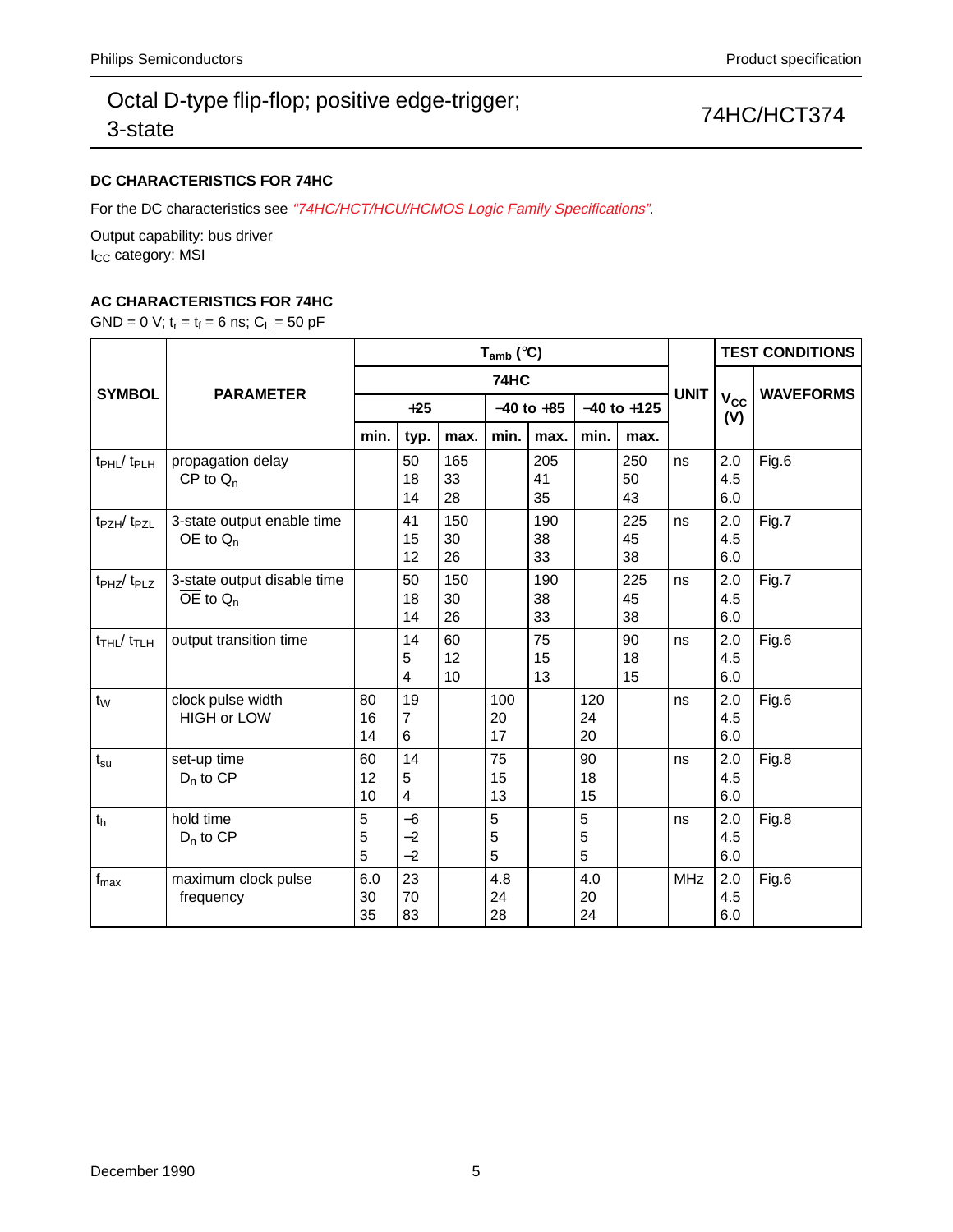## **DC CHARACTERISTICS FOR 74HCT**

For the DC characteristics see "74HC/HCT/HCU/HCMOS Logic Family Specifications".

Output capability: bus driver I<sub>CC</sub> category: MSI

## **Note to HCT types**

The value of additional quiescent supply current ( $\Delta I_{CC}$ ) for a unit load of 1 is given in the family specifications. To determine ∆I<sub>CC</sub> per input, multiply this value by the unit load coefficient shown in the table below.

| <b>INPUT</b>               | UNIT LOAD COEFFICIENT |  |  |  |  |  |
|----------------------------|-----------------------|--|--|--|--|--|
| $\overline{\overline{OE}}$ | 1.25                  |  |  |  |  |  |
| CP.                        | 0.90                  |  |  |  |  |  |
|                            | 0.35                  |  |  |  |  |  |

## **AC CHARACTERISTICS FOR 74HCT**

GND = 0 V;  $t_r = t_f = 6$  ns;  $C_L = 50$  pF

|                                        | <b>PARAMETER</b>                            | $T_{amb}$ (°C) |                |      |                |      |                 |      |             | <b>TEST CONDITIONS</b> |                  |
|----------------------------------------|---------------------------------------------|----------------|----------------|------|----------------|------|-----------------|------|-------------|------------------------|------------------|
| <b>SYMBOL</b>                          |                                             | 74HCT          |                |      |                |      |                 |      |             |                        | <b>WAVEFORMS</b> |
|                                        |                                             | $+25$          |                |      | $-40$ to $+85$ |      | $-40$ to $+125$ |      | <b>UNIT</b> | Vcc<br>(V)             |                  |
|                                        |                                             | min.           | typ.           | max. | min.           | max. | min.            | max. |             |                        |                  |
| $t_{\rm PHL}$ / $t_{\rm PLH}$          | propagation delay<br>$CP$ to $Q_n$          |                | 16             | 32   |                | 40   |                 | 48   | ns          | 4.5                    | Fig.6            |
| $t_{PZH}/t_{PZL}$                      | 3-state output enable time<br>$OE$ to $Q_n$ |                | 16             | 30   |                | 38   |                 | 45   | ns          | 4.5                    | Fig.7            |
| t <sub>PHZ</sub> /t <sub>PLZ</sub>     | 3-state output disable time<br>OE to $Q_n$  |                | 18             | 28   |                | 35   |                 | 42   | ns          | 4.5                    | Fig.7            |
| $t$ <sub>THL</sub> $/t$ <sub>TLH</sub> | output transition time                      |                | 5              | 12   |                | 15   |                 | 18   | ns          | 4.5                    | Fig.6            |
| $t_{W}$                                | clock pulse width<br><b>HIGH or LOW</b>     | 19             | 11             |      | 24             |      | 29              |      | ns          | 4.5                    | Fig.6            |
| $t_{\rm su}$                           | set-up time<br>$D_n$ to $CP$                | 12             | $\overline{7}$ |      | 15             |      | 18              |      | ns          | 4.5                    | Fig.8            |
| $t_h$                                  | hold time<br>$D_n$ to $CP$                  | 5              | $-3$           |      | 5              |      | 5               |      | ns          | 4.5                    | Fig.8            |
| $f_{\text{max}}$                       | maximum clock pulse<br>frequency            | 26             | 44             |      | 21             |      | 17              |      | <b>MHz</b>  | 4.5                    | Fig.6            |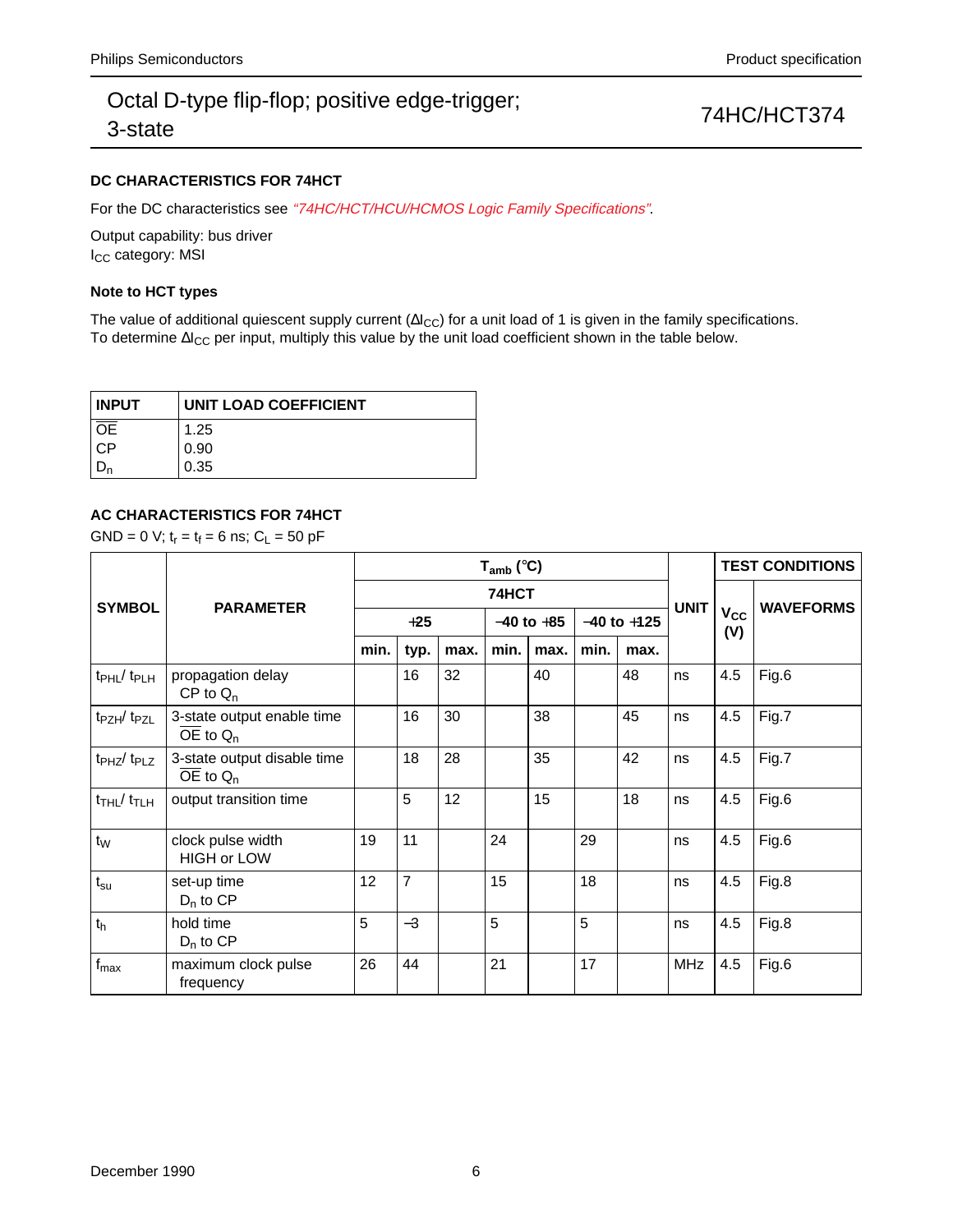## **AC WAVEFORMS**